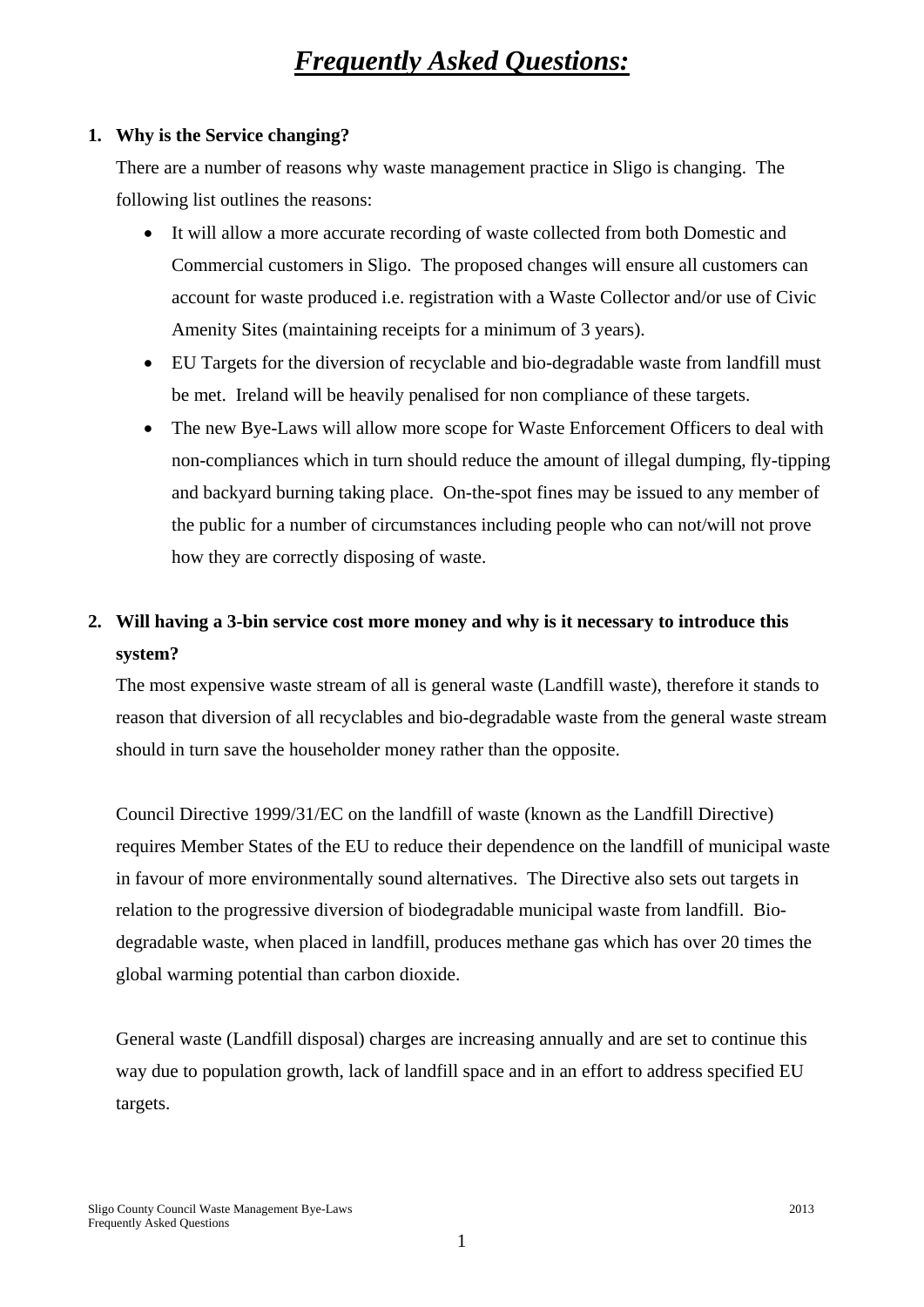## **3. Do I need a 3rd bin for Food Waste? I don't have any food waste in my household. I also have a Garden Composter.**

If you live in one of the specified areas in Sligo, you are obliged to have a  $3<sup>rd</sup>$  bin for Food Waste and present it for collection on a fortnightly basis. Not all food waste can go in Garden Composters i.e. cooked food items. Use of garden composters is encouraged and is perfect for garden waste, fruit & vegetable peelings and tea/coffee grinds. All other food items which can be placed in this  $3<sup>rd</sup>$  bin are listed under Ouestion 4 below.

All you need to do is put your food waste in the food waste caddy instead of your usual rubbish bin and put it out for fortnightly collection. It's a matter of changing old habits. You will be helping to reduce greenhouse gas emissions generated by food waste at landfill sites. EU Legislation requires us to reduce the amount of biodegradable waste being sent to landfill or incur financial penalties. Current trends show that food waste makes up to 40% of the waste going to landfill.

### **4. What can I place in the 3rd bin (Food Waste/Bio-degradable Waste)?**

All food and garden waste can be collected in this new waste collection stream for organic waste. Items include the following:

#### *Garden waste:*

- Grass cuttings
- Hedge clippings, etc

### *Food scraps:*

- Cooked/uncooked meat, fish & poultry
- Shellfish & bones
- Eggs, egg boxes
- Dairy products (cheese, yogurt, etc)
- Soups & sauces
- Table & plate scrapings
- Fruit, Vegetables
- Breads, Cereals, Pasta
- Dough & rice
- Teabags, Coffee grinds
- Paper filters
- Cakes
- Biscuits
- Food soiled napkins
- Paper towels
- Food soiled paper
- Wet cardboard & paper

### NO PLASTIC ITEMS

### **5. Will there be odour and nuisance issues associated with the 3rd bin for Organic Waste?**

To reduce odour problems, biodegradable bags are available for purchase in shops; however, to avoid this cost, you can simply wrap organic items in old newspapers before placing them in the  $3<sup>rd</sup>$  bin. Also, wash the bin following collection of waste and this will ensure avoidance of odour and nuisance issues.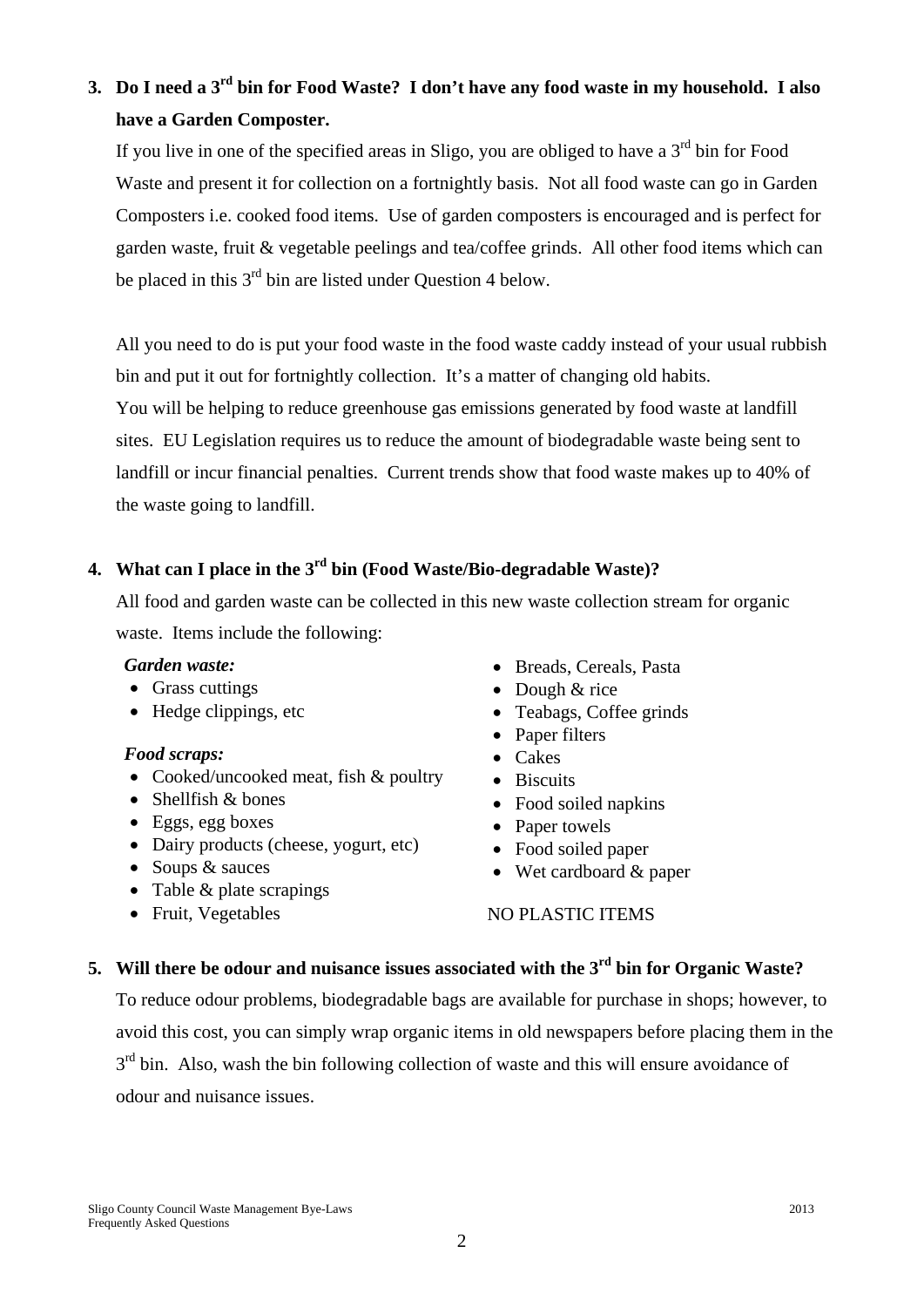## **6. Why has the 3rd bin (Food Waste/Bio-degradable Waste) to be collected fortnightly? It may not be full, therefore why can I not wait until it is full?**

This is a requirement under the Waste Management (Food Waste) Regulations 2009 and also the European Union (Household Food Waste & Bio-waste) Regulations 2013. Apart from its requirement in legislation, the rationale behind collection of this waste type on a fortnightly basis is to ensure the waste undergoes the best possible treatment at a composting facility. It is more difficult to compost this waste type if it is left too long before collection. It becomes a rancid product and also increases odour and nuisance issues for the customer.

### **7. What if I can't fit a 3rd bin at my property?**

Your Waste Collector will provide a kitchen caddy type bin for this waste type (unless a larger bin is required). This kitchen caddy is small and can easily be stored in a shed, utility room or kitchen.

## **8. I don't need a 3rd bin for food waste as I put food waste through my kitchen macerator or give it to my farm animals.**

It is prohibited under the Waste Management (Food Waste) Regulations 2009 and the European Union (Household Food Waste & Bio-waste) Regulations 2013 to dispose of food waste into the sewerage system via kitchen macerators. The use of such macerators can put pressure on sewage treatment systems and cause blockages in the drainage system. This applies to both domestic and commercial customers irrespective of whether a discharge licence has been issued to the premises.

In regard to feeding food waste to animals, this is also prohibited under the Animal-By-Products legislation. Food waste can carry diseases such as Foot and Mouth and Swine Fever which can kill farmed animals. Feeding food waste to pigs in particular remains the most likely route by which Foot and Mouth or Classical Swine Fever could enter Ireland. Feeding food waste to pigs was the cause of the 2001 foot and mouth outbreak in the UK. An outbreak of these diseases would shut down Ireland's agricultural industry, causing hardship to animals and people. Foot and Mouth disease is a highly infectious viral disease which affects farmed, pet, or wild cloven-hoofed animals, cattle, sheep, pigs, goats etc.

A person found guilty of such an offence is liable to a fine of  $\text{\textsterling}50,000$  or 3 years in prison or both.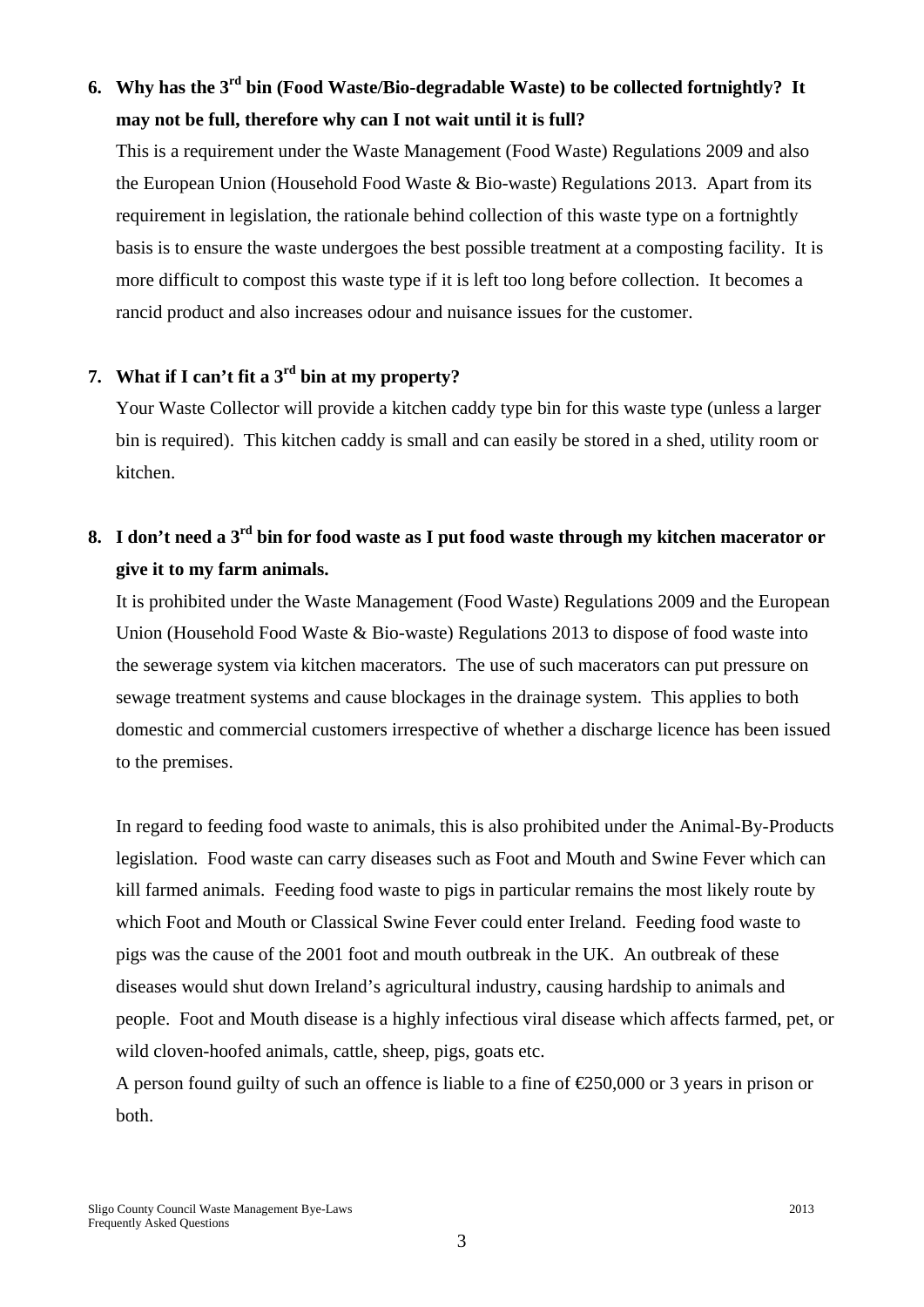### **9. What can I place in the dry recyclables bin?**

Remember to wash and squash before placing recyclable items in the dry recyclables bin. This helps you get more into your recyclable bin giving you value for money while also improving the efficiency of the collection of the recyclables. Items for the dry recyclables bin include:

### *Aluminium*:

- Food tins
- Drink cans
- Lids from glass bottles
- Biscuit tins
- Clean tin foil
- Takeaway trays

### *Plastic Items*:

- Toiletries bottles/containers
- Window cleaner bottles
- Washing-up liquid bottles
- Detergent bottles
- Fabric softener bottles
- Yogurt drink bottles
- Clean plastic wrap I.E. the type that toilet paper & kitchen towels are packaged in
- Lids removed from plastic & glass bottles
- Plastic bags

• Milk cartons • Juice cartons • Soup cartons

*Tetra Pak*:

• Clean plastic food containers

### *Paper & Cardboard*:

- Phone books
- Catalogues
- Tissue boxes
- Labels & tags
- Envelopes
- Printing paper

### **10. What can I place in the general waste bin (Landfill Waste)?**

This is the most expensive waste stream of all. This should be the least used waste stream if correct segregation of waste is taking place. No recyclables or bio-degradable waste should be placed in the general waste stream. This bin should only contain non-recyclable waste, non compostable waste and non hazardous waste. The only items that should be placed in this waste stream are:

- Ashes (cold)
- Sanitary items • Blades
- Nappies • Dirty plastic
- Dirty tin foil
- Toothpaste tubes
- Non CFL light bulbs
- Crisp packets
- Biscuit wrappers
- Wax paper wrappings

## **11. I am not on the specified list of areas in Sligo that requires a 3 bin system; therefore a 2 bin system is continued in this area. What does this mean for me?**

This means that you must continue to recycle as much as possible. Use of garden composters is highly encouraged for diversion of garden waste and the following food waste: vegetables, fruit, eggs, egg boxes, teabags & coffee grinds.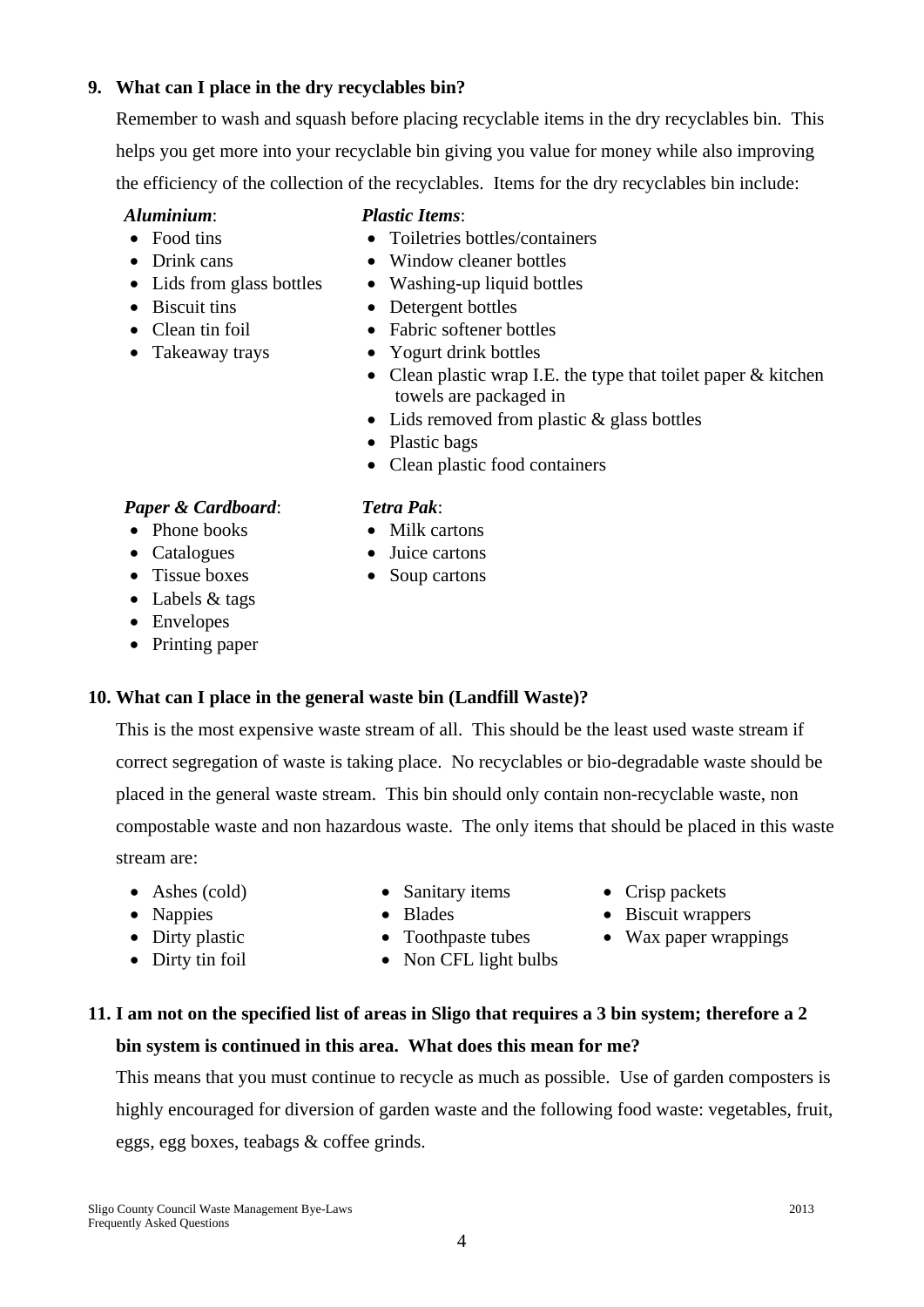## **12. Why wasn't my bin collected? My bin had a sticker on it saying it was contaminated therefore wasn't going to be collected. What does this mean?**

If your bin hasn't been collected by your Waste Collector, this means that this particular waste stream has been contaminated with incorrect waste items e.g. too much food/biodegradable waste placed in the general waste bin, etc. Under the new Waste Presentation Bye-Laws, Waste Collectors are obliged to inform Sligo Local Authorities if this is a regular occurrence for a particular household/commercial premises. A Waste Enforcement Officer from Sligo Local Authorities will inspect the premises to discuss the problem. A warning letter may be issued following inspection and if following this letter, the problem continues, an on-the-spot fine may be served for non compliance of the Bye-Laws.

## **13. I currently buy my dry recyclable bag from my local shop. How do I dispose of dry recyclables once the sale of these bags cease?**

Householders are obliged to either dispose of waste through their local Civic Amenity Sites (must maintain receipts for a minimum of 3 years) or can register with your local Waste Collector. Waste Collectors will provide you with the appropriate bins which will be microchipped for recording purposes. Collectors will have different systems in place e.g. e-card, pay as you go, etc. You can discuss the various payment options with your Waste Collector but the majority of them will allow a payment system whereby you can top-up on-line or in your local shop or by direct debit.

#### **14. What does the new system involve for me?**

The new system will mean that you have to contact and register with your local Waste Collector. Your Waste Collector will provide you with a micro chipped or bar coded bin for dry recyclables as the current bag system will be phased out. Your Waste Collector will also microchip your current general waste bin. If you are living in one of the specified areas for the provision of a 3<sup>rd</sup> bin, your Waste Collector will also provide you with a small micro chipped kitchen caddy bin for segregated food waste. Alternatively, if you do not wish to register with a Waste Collector, you can transport your household waste to a Civic Amenity Site – in doing this, you must maintain receipts from the sites for a minimum of three years as proof that you are availing of this service rather than your local Waste Collector.

#### **15. What are the time scales for changing my current system to the new system?**

The old system will be phased out over a three month period from the making of the Bye-Laws. Householders are obligated to ensure the required changes are in place by **4th March 2014**.